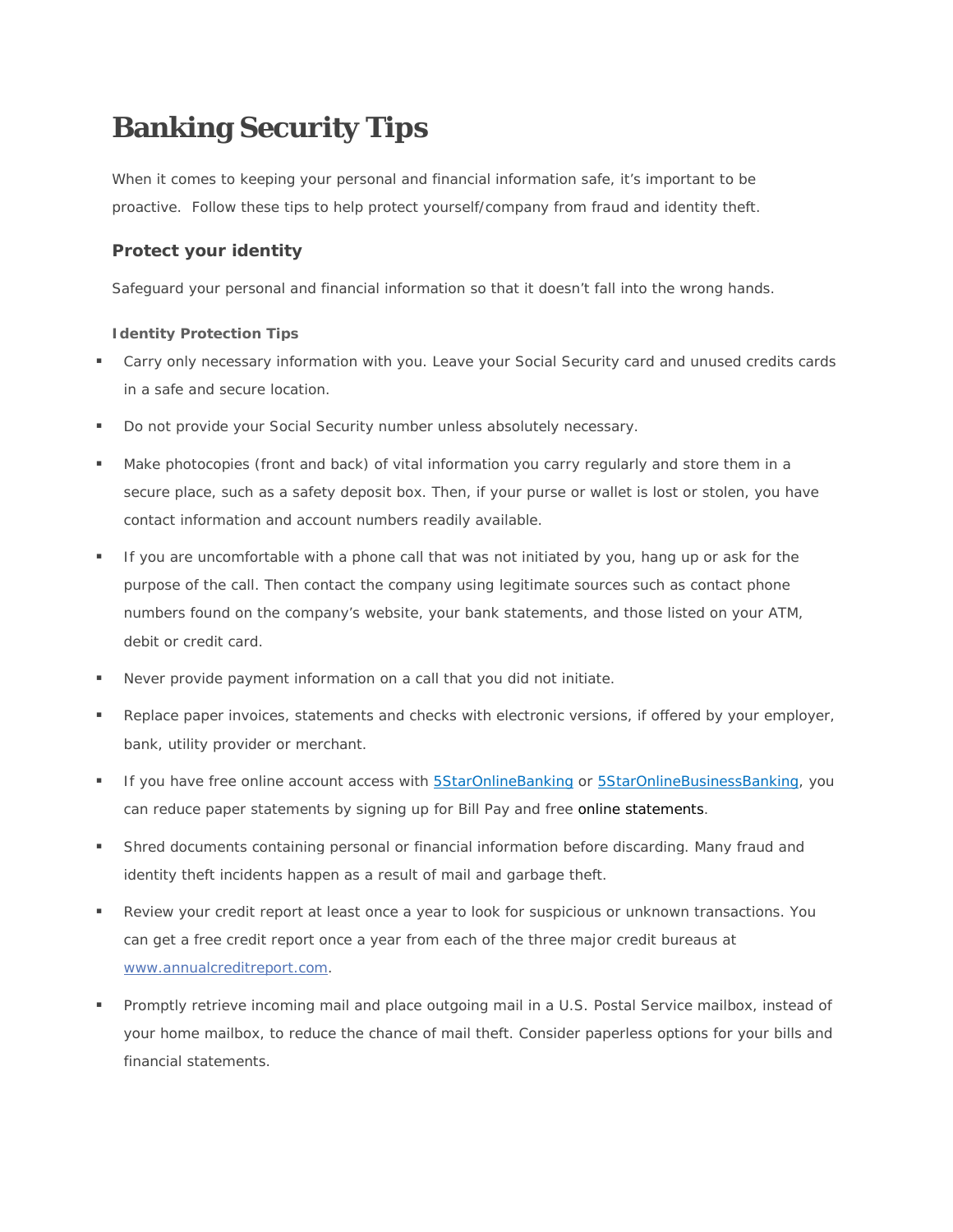Know your billing and statement cycles. Contact the company's customer service department if you stop receiving your regular bill or statement.

# **Protect your accounts**

There are many steps you can take to secure your checking, credit card, and debit card accounts. These tips can help get you started.

# **[Checking Account Security Tips](https://www.wellsfargo.com/privacy-security/fraud/protect/fraud-tips%23Show)**

- Report [lost or stolen](http://www.5starbankus.com/contact-us.aspx) cards and checks immediately.
- Review account statements carefully. Regular account review helps to quickly detect and stop fraudulent activity. Ask about suspicious charges.
- With **5StarOnlineBanking or 5StarOnlineBusinessBanking**, you can monitor your account online any time and as frequently as you like.
- Limit the amount of information on checks. Don't print your driver license number or Social Security number on your checks.
- Store new and cancelled checks in a safe and secure location.
- **Carry your checkbook with you only when necessary.**
- Use tamper-resistant checks. 5StarBank checks include many safety features such as tamperresistant packaging and chemically sensitive paper to deter alterations.

# **[Credit Card and Debit Card Security Tips](https://www.wellsfargo.com/privacy-security/fraud/protect/fraud-tips%23Show)**

- Always keep your credit or debit card in a safe and secure place. Treat it as you would cash or checks. Contact 5StarBank immediately at 1-800-776-2265 (BANK) if your card is lost or stolen, or if you suspect unauthorized use.
- Do not send your card number through email, as it is typically not secure.
- Do not give out your card number over the phone unless you initiated the call.
- **Regularly review your account statements as soon as you receive them to verify transactions.** Contact 5StarBank immediately if you identify any discrepancies.
- If you have forgotten your PIN or would like to select a new one, please visit your nearest 5StarBank location.
- To protect your account, 5StarBank recommends you change your Personal Identification Number (PIN) regularly.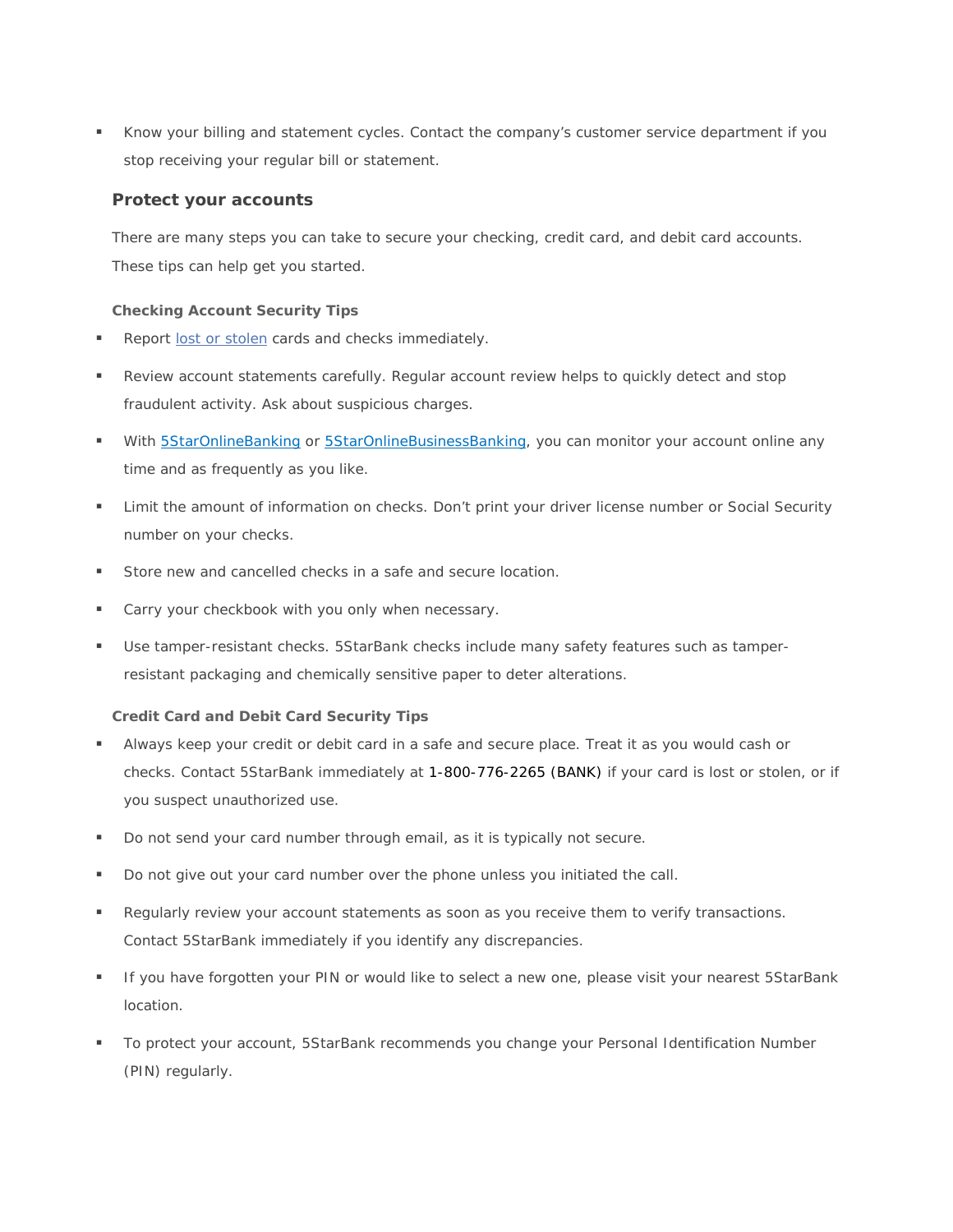- When selecting a PIN, don't use a number or word that appears in your wallet, such as name, birth date, or phone number.
- **Ensure no one sees your PIN when you enter it. Memorize your PIN. Don't write it down anywhere,** especially on your card, and never share it with anyone.
- Cancel and cut up unused credit and other cards. If you receive a replacement card, destroy your old card.
- Shop with merchants you know and trust.
- Make sure any internet purchase is secured with encryption to protect your account information. Look for secure transaction symbols such as a lock symbol in the lower right-hand corner of your web browser, or "https://..." in the address bar of the website. The "s" indicates "secured" and means the web page uses encryption.
- Always log off from any website after a purchase transaction is made with your credit or debit card. If you cannot log off, shut down your browser to prevent unauthorized access to your account information.
- Safe-keep or securely dispose of your transaction receipts.

# **Be safe online and on your mobile device**

Whether you're sending emails, shopping online, using social media, or just surfing the Web, it's important to keep your account information and identity secure. Follow these tips to avoid compromising your information.

# **[Online Security Tips](https://www.wellsfargo.com/privacy-security/fraud/protect/fraud-tips%23Show)**

- Do not use your Social Security number as a username or password.
- Use a unique username and password for your 5StarBank account, update them regularly, and do not use any part of your email address as your username or password.
- **Protect your online passwords. Don't write them down or share them with anyone.**
- **Protect your answers to security questions. Do not write down or share your answers with anyone.** 5StarBank will never ask you to provide answers to security questions via email.
- Use secure websites for transactions and shopping. Shop with merchants you trust. Make sure internet purchases are secured with encryption to protect your account. Look for secure transaction signs like a lock symbol in the lower right-hand corner of your browser or "https" in the address bar.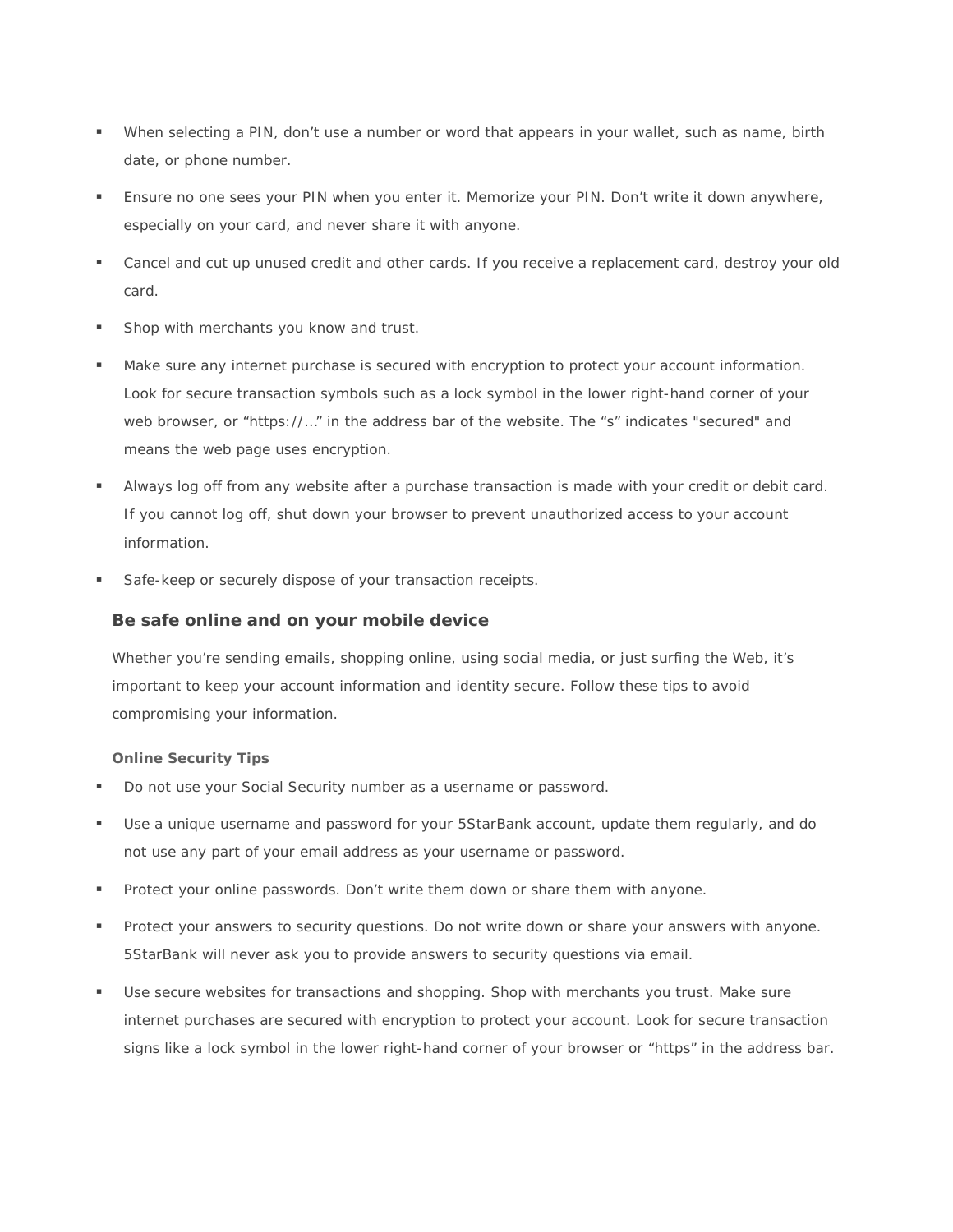- Social media is increasingly popular, but it's a good idea to keep certain personal information private. Avoid sharing personal details that are used by financial institutions to identify you, such as your birth date, home address, mother's maiden name, schools attended/mascots and pet's name. Fraudsters may use this type of information to help gain access to an account since they are common answers to security questions.
- Always carefully review the privacy options for any social network you join. The privacy options and tools for social networks can be complex and should be reviewed carefully so that there is no disclosure of information you meant to remain private.

# **[Business Banking Security Tips](https://www.wellsfargo.com/privacy-security/fraud/protect/fraud-tips%23Show)**

- Dual Control is a powerful way to protect your accounts and money when it comes to ACH or wire privileges.
- Log off after every online session. Never leave a session open.
- **Protect your user name and password information.**
- **Don't allow access to accounts to which an individual sub user does not need to access.**
- Don't request privileges on accounts (like Wire or ACH) which you rarely or never use to transact.
- **Include your cell phone number as a means to receive security alert notifications in addition to** email.
- Ensure your computer operating system, software; [browser version](https://resource1.static.ifs.intuit.com/product/usp/prod/static/V2.7.7-2/static/help.html%23browserrequirements) and plug-ins are current. Before downloading an update to your computer program, first go to the company's website to confirm the update is legitimate.
- **Install a firewall on your network and keep anti-virus software installed and updated.**
- Consider having a security audit conducted on your network to point out and correct any issues that may cause problems.
- Review the privileges of sub-users at least once annually.

#### **[Email Security Tips](https://www.wellsfargo.com/privacy-security/fraud/protect/fraud-tips%23Show)**

 Be wary of suspicious emails. Never open attachments, click on links, or respond to emails from suspicious or unknown senders.

#### **[Fraudulent emails \(phishing\)](https://www.wellsfargo.com/privacy-security/fraud/common-methods/%23Show)**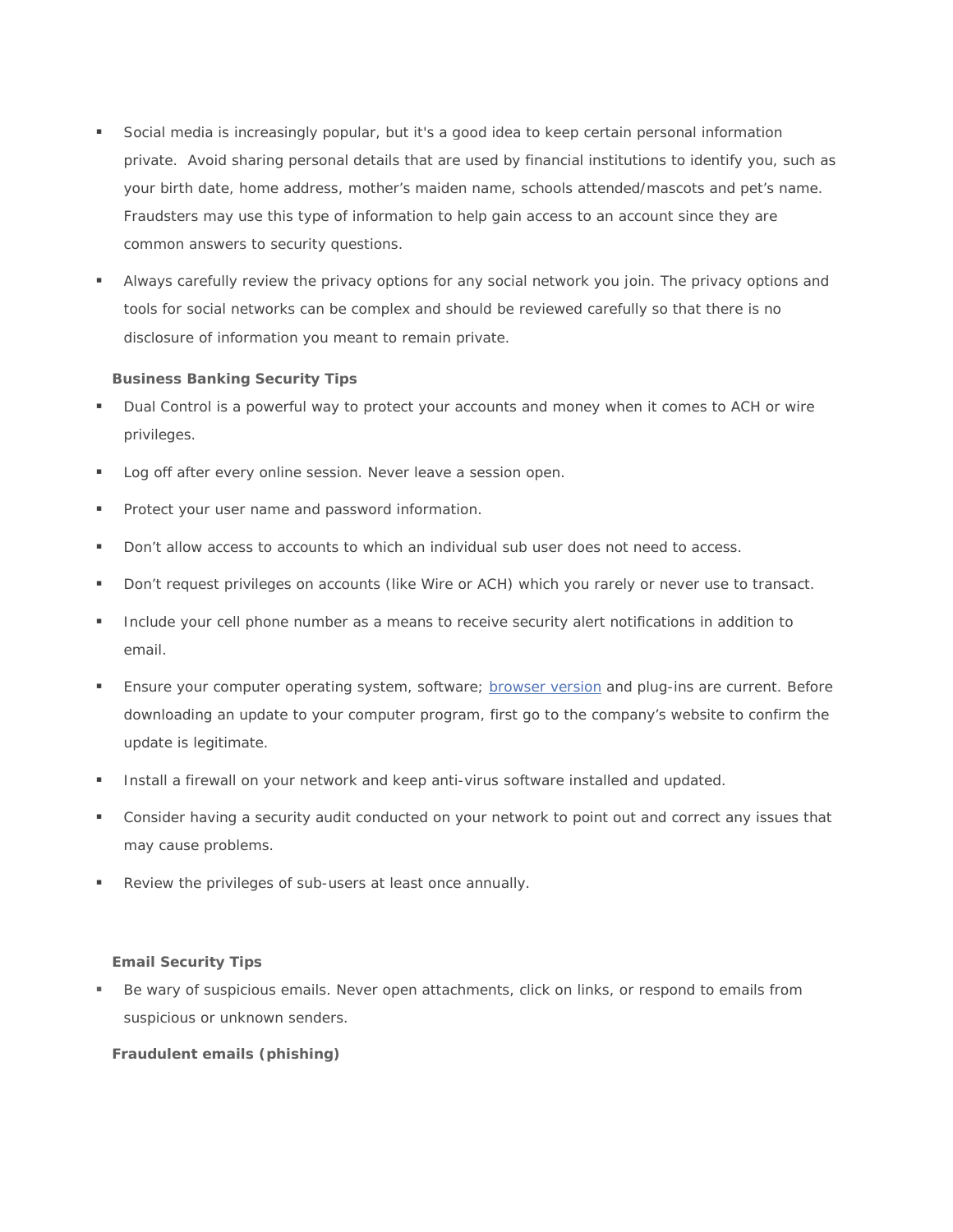Phishing is usually a two-part scam involving emails and spoof websites. Fraudsters, also known as phishers, send an email to a wide audience that appears to come from a reputable company. This is known as a phish email.

In the phish email, there are links to spoof websites that imitate a reputable company's website. Fraudsters hope to convince victims to share their personal information by using clever and compelling language, such as an urgent need for you to update your information immediately or a need to communicate with you for your own safety or security. Once obtained, your personal information can be used to steal money or transfer stolen money into another account.

Use caution if you receive an email expressing an urgent need for you to update your information, activate your online banking account, or verify your identity by clicking on a link. These emails may be part of a phish scam conducted by fraudsters to capture your confidential account information and commit fraud. Never open attachments, click links, or respond to emails from suspicious or unknown senders. If you receive a suspicious email that appears to be from 5StarBank, [report it](http://www.5starbankus.com/contact-us.aspx) and delete it.

# **How fraudsters obtain email addresses**

Fraudsters obtain email addresses from many places on the Internet. They also purchase email lists and sometimes guess email addresses. Fraudsters generally have no idea if people to whom they send banking-related phish emails are actual bank customers. Their hope is that a percentage of those phish emails will be received by actual bank customers.

If you receive a fraudulent email that appears to come from 5StarBank, this does not mean that 5StarBanks computer systems have been breached.

# **Fraudulent websites (phish or spoof websites)**

Fraudsters may attempt to direct you to spoof websites via emails, pop-up windows or text messages. These websites are used to try to obtain your personal information. One way to detect a phony website is to consider how you got to the site. Use caution if you may have followed a link in a suspicious email, text message, online chat or other pop-up window requesting your personal or account information.

#### **[Text-message phishing \(smishing\)](https://www.wellsfargo.com/privacy-security/fraud/common-methods/%23Show)**

A phishing attempt sent via SMS (Short Message Service) or text message to a mobile phone or device. This tactic is also referred to as **smishing**, which is a combination of SMS and phishing. The purpose of text message phishing is the same as traditional email phishing: convince recipients to share their confidential information.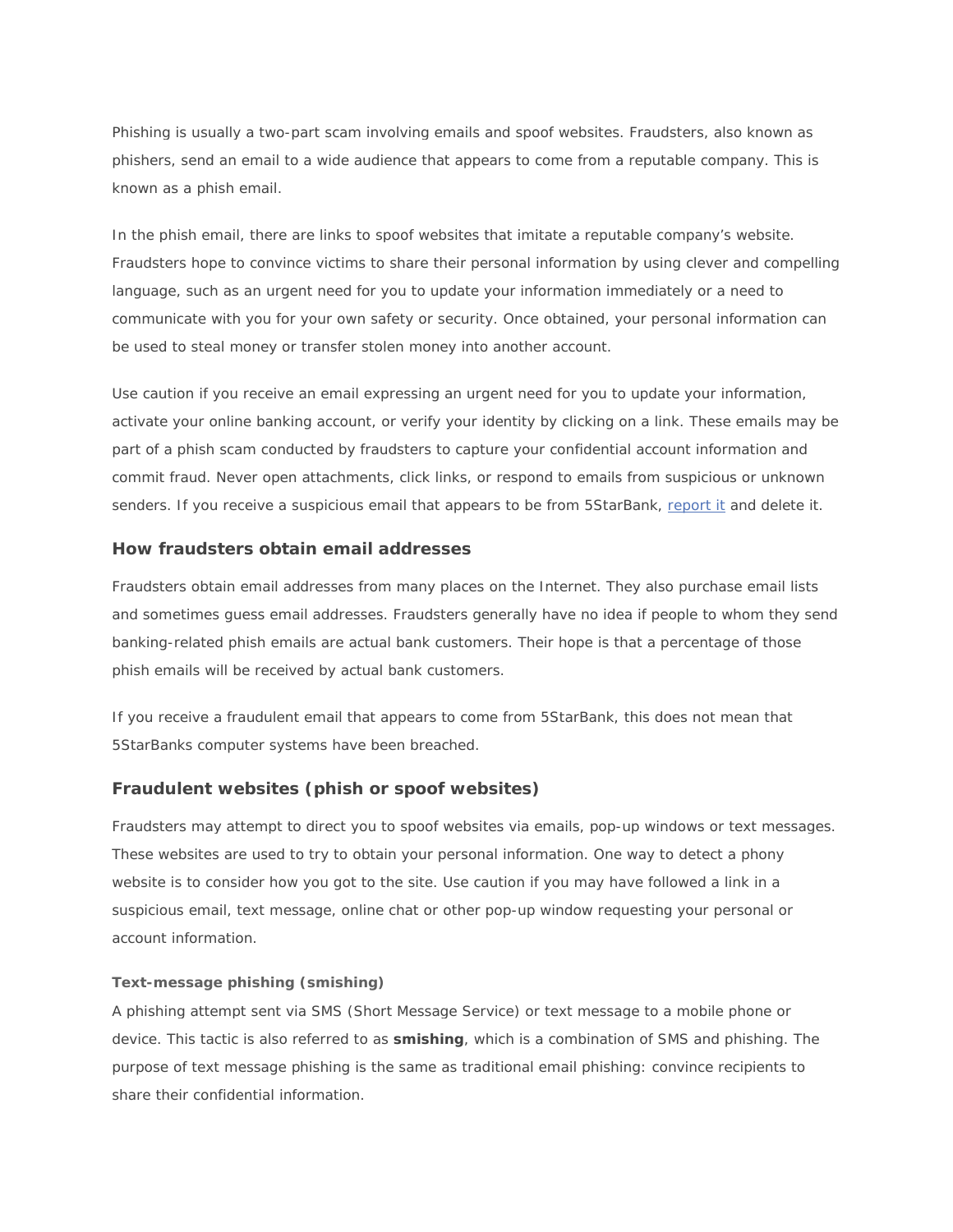Never take action on a request for your personal or financial information, including account numbers, passwords, Social Security number or birth date. If you receive a text message expressing an urgent need for you to update your information, activate an account, or verify your identity by calling a phone number or submitting information, on a website, do not respond and delete it. These messages may be part of a phishing scam conducted by fraudsters in an attempt to capture your confidential account information and may be used to commit fraud.

#### **[Telephone or voice phishing \(vishing\)](https://www.wellsfargo.com/privacy-security/fraud/common-methods/%23Show)**

Known as **vishing**, or voice phishing, this tactic is a phishing attempt made through a telephone call or voice message. Fraudsters may have the ability to spoof their caller ID so it could appear that the telephone call is coming from a legitimate company. Fraudsters may also have identifying customer information, such as your name, which they may use to make the call appear more authentic.

If you are uncomfortable with a phone call that was not initiated by you, ask for the purpose of the call and then hang up. Then, contact the company using legitimate sources such as contact phone numbers found on the company's website, your bank statements, and those listed on your ATM, debit or credit card.

#### **[Paper mail or fax phishing](https://www.wellsfargo.com/privacy-security/fraud/common-methods/%23Show)**

Some fraudsters still use low-tech methods to obtain your personal and financial information. Phishing attempts can be made through regular mail or fax machines. If you are suspicious about a piece of mail or fax you have received requesting personal or financial information, you should discard it. If you responded to a suspicious mailing or fax and provided confidential information, contact the company the mail or fax appears to be from. Use a legitimate source such as the phone number listed on the company's website, billing statement, or on the back of your ATM, debit or credit card to determine if your information was compromised.

#### **[Pop-up windows](https://www.wellsfargo.com/privacy-security/fraud/common-methods/%23Show)**

Fraudsters may use pop-up windows – small windows or ads – to obtain personal information. These windows may be generated by programs hidden in free downloads such as screen savers or musicsharing software. If you encounter a suspicious pop-up window, close it. To protect yourself from harmful pop-up windows, avoid downloading programs from unknown sources on the Internet and always run anti-virus software on your computer.

#### **[Mobile Security Tips](https://www.wellsfargo.com/privacy-security/fraud/protect/fraud-tips%23Show)**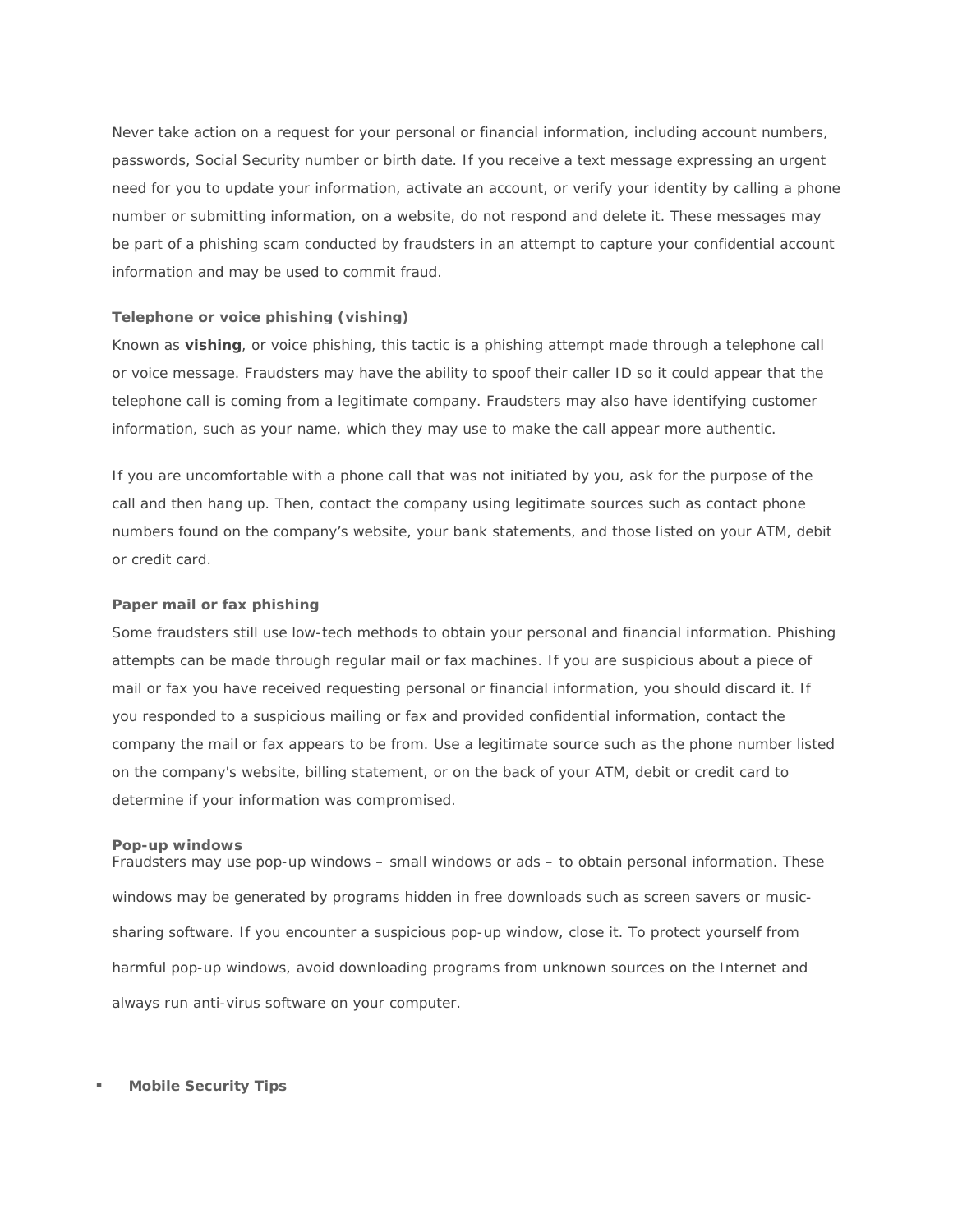When you use a mobile device to access your accounts, keep these tips in mind:

- Use the security functions that come with your device, such as the keypad lock or phone lock function when it is not in use, or the "find my phone" or "wipe out memory" functions if it is lost.
- **Frequently delete text messages from your financial institution, especially before loaning out,** discarding, or selling your mobile device.
- Keep your account numbers, passwords, Social Security number and date of birth private. Never share your personal or financial information in a text message, phone call or email.
- If you lose your mobile device or change your mobile phone number, call customer service at 1-800-776-2265 (BANK)
- Avoid storing your banking password or other sensitive information on your smartphone or in an app where it could be discovered if your phone is stolen.
- When you finish banking on your mobile device or using the 5StarBank app, always log off and not just close the browser or app. For your security, 5StarBank's mobile apps and mobile banking site will automatically log you off after 10 minutes of inactivity.
- To ensure the highest level of protection, keep your mobile operating system up to date and do not alter or "jail break" your mobile device. If you have concerns about an update to your mobile device, visit the company's website to confirm that the update is legitimate.
- Be cautious when using public hotspots. Carefully consider your Wi-Fi and Bluetooth connection settings, even at a trusted retailer, as fraudsters can spoof the name of reputable hotspots.
- **Download banking applications from reputable sources only to ensure the safety of your account** information. Download the 5StarBank app by searching "5StarBank" in your phone's app store.
- **If you have suspicions about the authenticity of a 5StarBank mobile banking app, access your** account through our mobile banking site at m.5StarBankus.com.
- Treat QR codes with the same suspicion as you would any URL or link you find in an email. Much like links in email, QR codes can be used by fraudsters to send you to websites that may request your personal and financial information or could corrupt your mobile device.